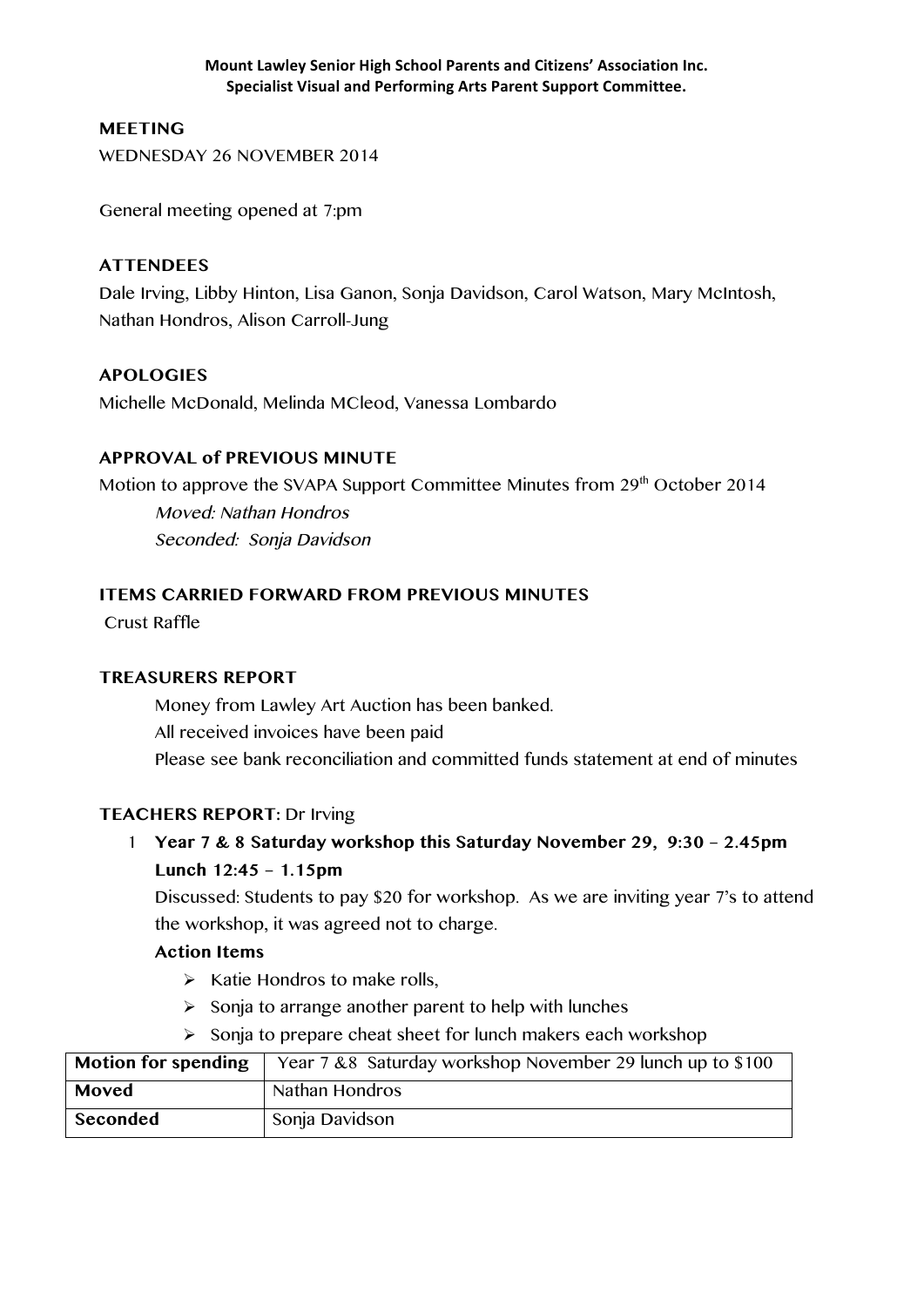# 2 **Year 9 Odyssey Performance December Monday 8th & Tuesday 9th**

Cert II students will do front of house and have set up trybooking Dr Irving has emailed parents the below links

http://www.trybooking.com/GMAO OR http://www.trybooking.com/113582 Standard tickets are \$5.00.

Discuss: Supper Monday & Tuesday or Tuesday only. As there is no intermission planned, it was agreed to have Supper Tuesday night only. Gold coin donation.

# **Action Item**

- $\geq$  Sonja to email year 9 parents on behalf of SVAPA PSG and request a supper plate for Tuesday 9<sup>th</sup> only. Also request parent volunteers to set up table and pack away urn. Sonja to send email to SVAPA parents include Supper check list
- $\triangleright$  Cert II and SVAPA parent to set up supper tables, urn, donation box
- $\triangleright$  Cert II to set up guest book on plinth
- $\triangleright$  Sonja to check with Jason if we can use welcome evening posters in foyer

# 3 **2015 request for funding for:**

| Early Enrichment Classes (7.30-8.30am once a week for three year groups)  |                      |        |  |  |  |  |  |
|---------------------------------------------------------------------------|----------------------|--------|--|--|--|--|--|
| 7SVAPA (Dance T1, 2) (Performance T3, 4)= 8weeksx4 termsx\$100=3200       |                      |        |  |  |  |  |  |
| 8SVAPA (Dance x2) (Performance/Rhythm/Vis Art)<br>$, = 8x4x100=3200$      |                      |        |  |  |  |  |  |
| 9SVAPA (Acro Balance/performance)                                         | $, = 8x4x100 = 3200$ |        |  |  |  |  |  |
| Total:                                                                    |                      | \$9600 |  |  |  |  |  |
|                                                                           |                      |        |  |  |  |  |  |
| 10SVAPA Mentor artists. (T1 & 2)                                          | 4x4visitsx100        | \$1600 |  |  |  |  |  |
|                                                                           |                      |        |  |  |  |  |  |
| Total:                                                                    |                      | \$1600 |  |  |  |  |  |
| Major project for 7SVAPAs: Lead artist(s) for 10 visits (2 hour sessions) |                      | \$2000 |  |  |  |  |  |

Saturday WorkshopSaturday Workshops for 3 groups.

At present organisation:  $3$  artists  $x$  4.5 hours  $$5500$ 

|      |                          |                     | l Otal     | \$18,750   |
|------|--------------------------|---------------------|------------|------------|
| Year | Term 1                   | Term 2              | Term 3     | Term 4     |
|      | Sat w'shop               | Sat W'shop<br>(sep) | Sat W'shop | Sat W'shop |
| 8    | $\overline{\phantom{0}}$ | Sat W'shop          | Sat W'shop | Sat W'shop |
| -9   | -                        | Sat W'shop          | Sat W'shop | Sat W'shop |
|      |                          |                     |            | (sep)      |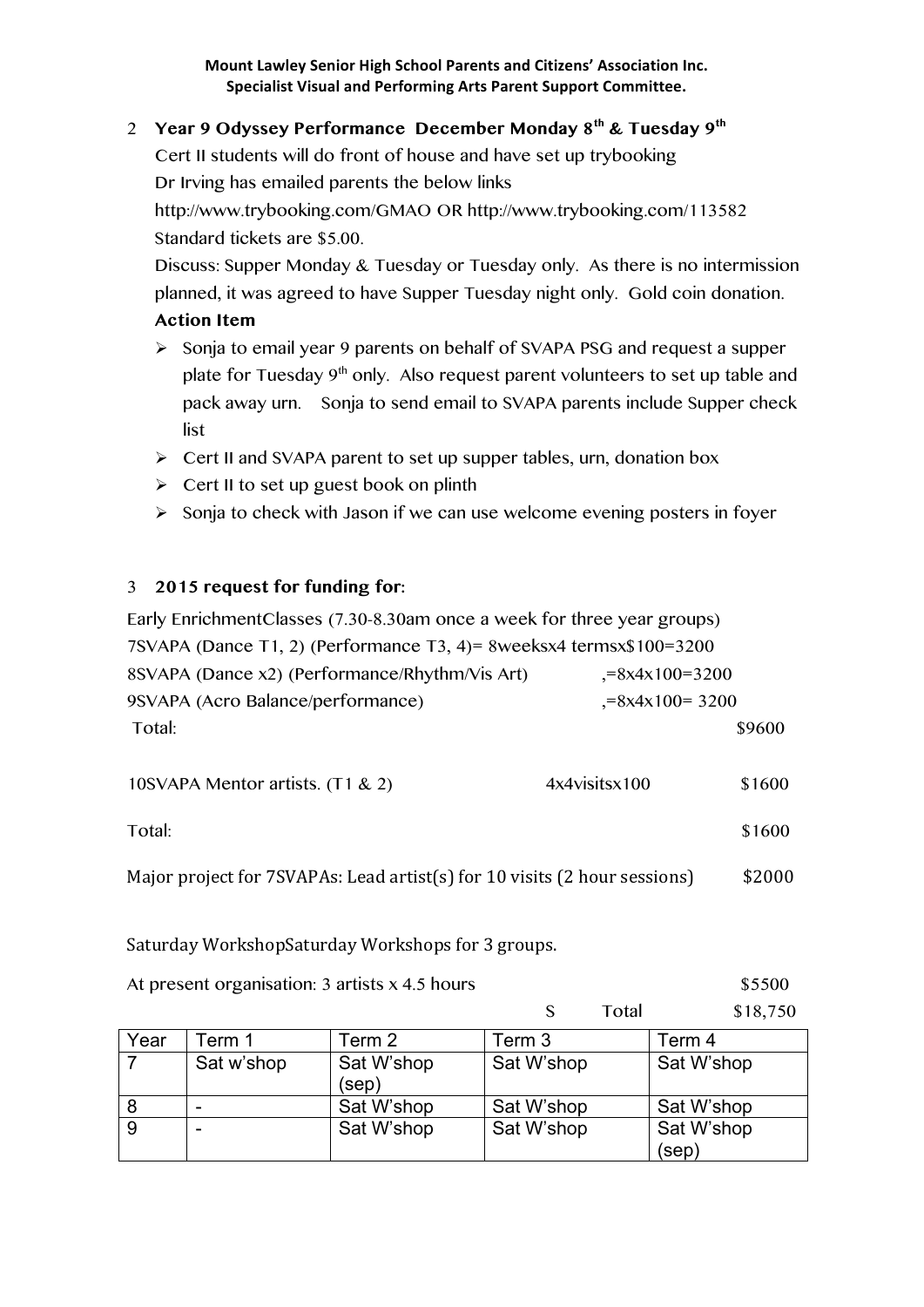| <b>SVAPA</b> | Term 1                | cost | Term 2       | cost | Term 3       | cost | Term 4       | cost |
|--------------|-----------------------|------|--------------|------|--------------|------|--------------|------|
| class        | 8 weeks               |      | 8 weeks      |      | 8 weeks      |      | 8 weeks      |      |
| 7 SVAPA      | Early                 | 800  | Early        | 800  | Early        | 800  | Early        | 800  |
|              | Enrichment            |      | Enrichment   |      | Enrichment   |      | Enrichment   |      |
|              | dance                 |      | dance        |      | Performance  |      | Performance  |      |
|              |                       |      |              |      |              |      |              |      |
| 7 SVAPA      | Saturday              | 900  | Saturday     | 450  | Saturday     | 600  | Saturday     | 450  |
|              | workshop              |      | workshop     |      | workshop     |      | workshop     |      |
| 7 SVAPA      |                       |      | Major        | 2000 |              |      |              |      |
|              |                       |      | project      |      |              |      |              |      |
|              |                       |      |              |      |              |      |              |      |
| 8 SVAPA      | Early                 | 800  | Early        | 800  | Early        | 800  | Early        | 800  |
|              | Enrichment            |      | Enrichment   |      | Enrichment   |      | Enrichment   |      |
|              | Dance                 |      | Dance        |      | Performance/ |      | Performance/ |      |
|              |                       |      |              |      | Rhythm, Vis  |      | Rhythm, Vis  |      |
|              |                       |      |              |      | Art          |      | Art          |      |
| 8 SVAPA      |                       |      |              |      | Saturday     | 600  | Saturday     | 450  |
|              |                       |      |              |      | workshop     |      | workshop     |      |
| 9 SVAPA      | Early                 | 800  | Early        | 800  | Early        | 800  | Early        | 800  |
|              | Enrichment            |      | Enrichment   |      | Enrichment   |      | Enrichment   |      |
|              | acro balance          |      | acro balance |      | Performance  |      | Performance  |      |
| 9 SVAPA      |                       |      |              |      | Saturday     | 600  |              |      |
|              |                       |      |              |      | workshop     |      |              |      |
|              |                       |      |              |      |              |      |              |      |
| 9 SVAPA      |                       |      |              |      |              |      | Odyssey<br>2 | 900  |
|              |                       |      |              |      |              |      | days         |      |
| 10           | <b>Mentor Artists</b> | 800  | Mentor       | 800  |              |      |              |      |
| <b>SVAPA</b> |                       |      | artists      |      |              |      |              |      |
|              |                       |      |              |      |              |      |              |      |
| total        |                       | 4100 |              | 5650 |              | 4200 |              | 4200 |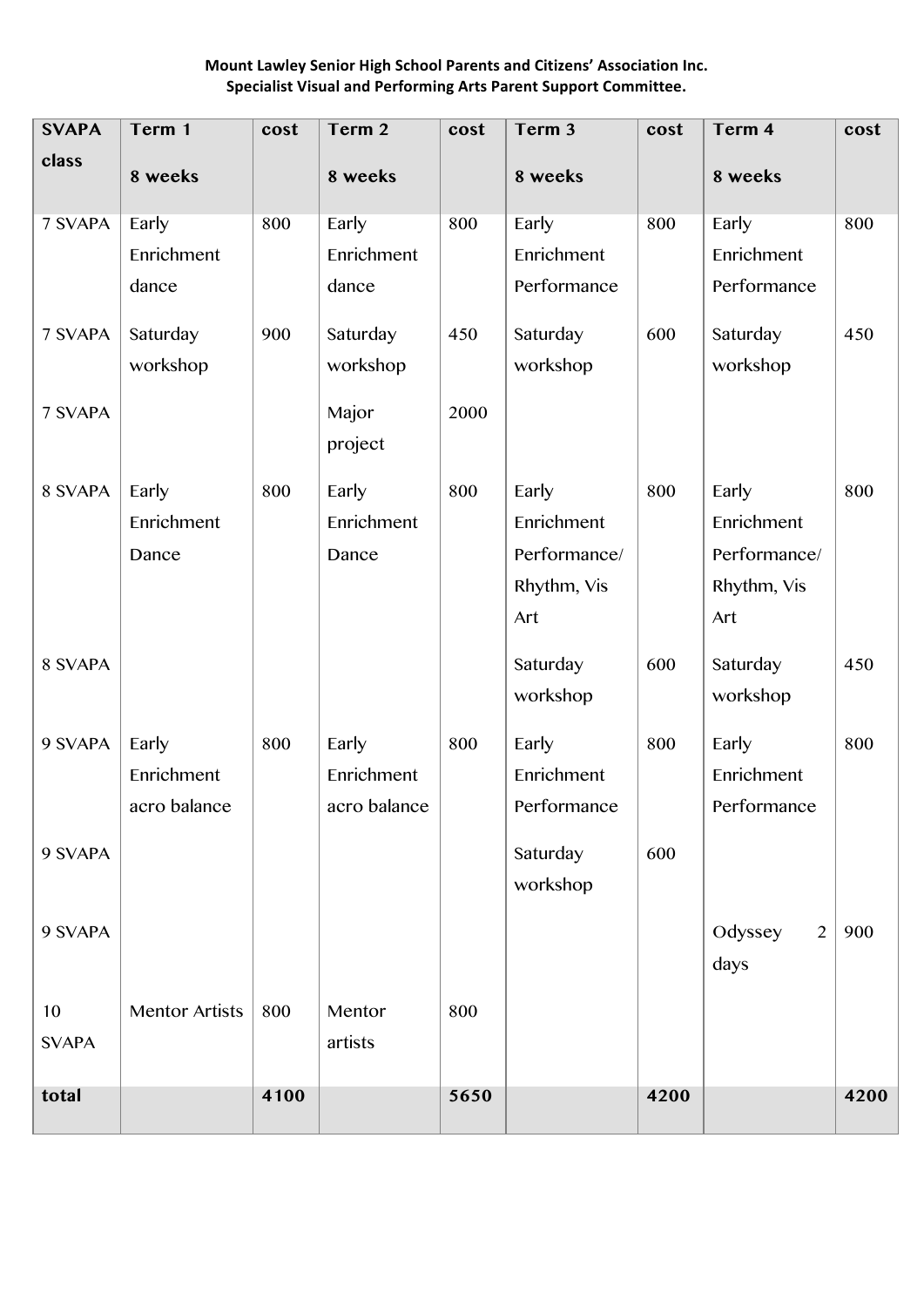### **PSG discussed ideas for raising funds in 2015.**

 Create Deposository for ideas – on line New role fundraising co-ordinator Wine fundraising Bunnings sausage sizzle Music quiz night Soup (Salad) and ticket performance – Midsummer Performancereassess ticket prices on trybooking Photos of performance \$5. For sale on trybooking Trybooking – add SVAPA budget info to performance ticketing page and request donations. Friends of the tricycle (wheels, spokes,) Advertising in performance programmes Crust raffle to be run 2015 Lawley Art Auction Barefoot bowls, social evening of bowling and bbq \$20/head

### **Action Item**

 $\triangleright$  Jason to advise website for depositing ideas

### **General Business**

### **Barefoot bowls Mt Lawely Bowling Club Wednesday18 February 2015**

In lieu of first SVAPA PSG meeting

\$20 a ticket for bowling and bbq

buy drinks at bar

### **Action items**

- $\triangleright$  Jason to call the bowling club Mt Lawley Bowling company
- $\triangleright$  Set up trybooking to sell tickets
- $\triangleright$  Fmail families invitation
- $\triangleright$  Add event to SVAPA information sheet

### **Badges SVAPA – look at in 2015 for camp or similar**

**SVAPA/Middle school contact List:** Sonja to presented draft document attached for group comment. PSG like initiative and would like to distribute. **Action Items**

- $\geq$  Sonja to email document to group and request feedback by 1 Dec 2014
- $\triangleright$  Sonja to arrange graphic design and finalise by 4 December
- $\triangleright$  Lisa to print
- $\triangleright$  SVAPA form teachers to distribute to students 9 December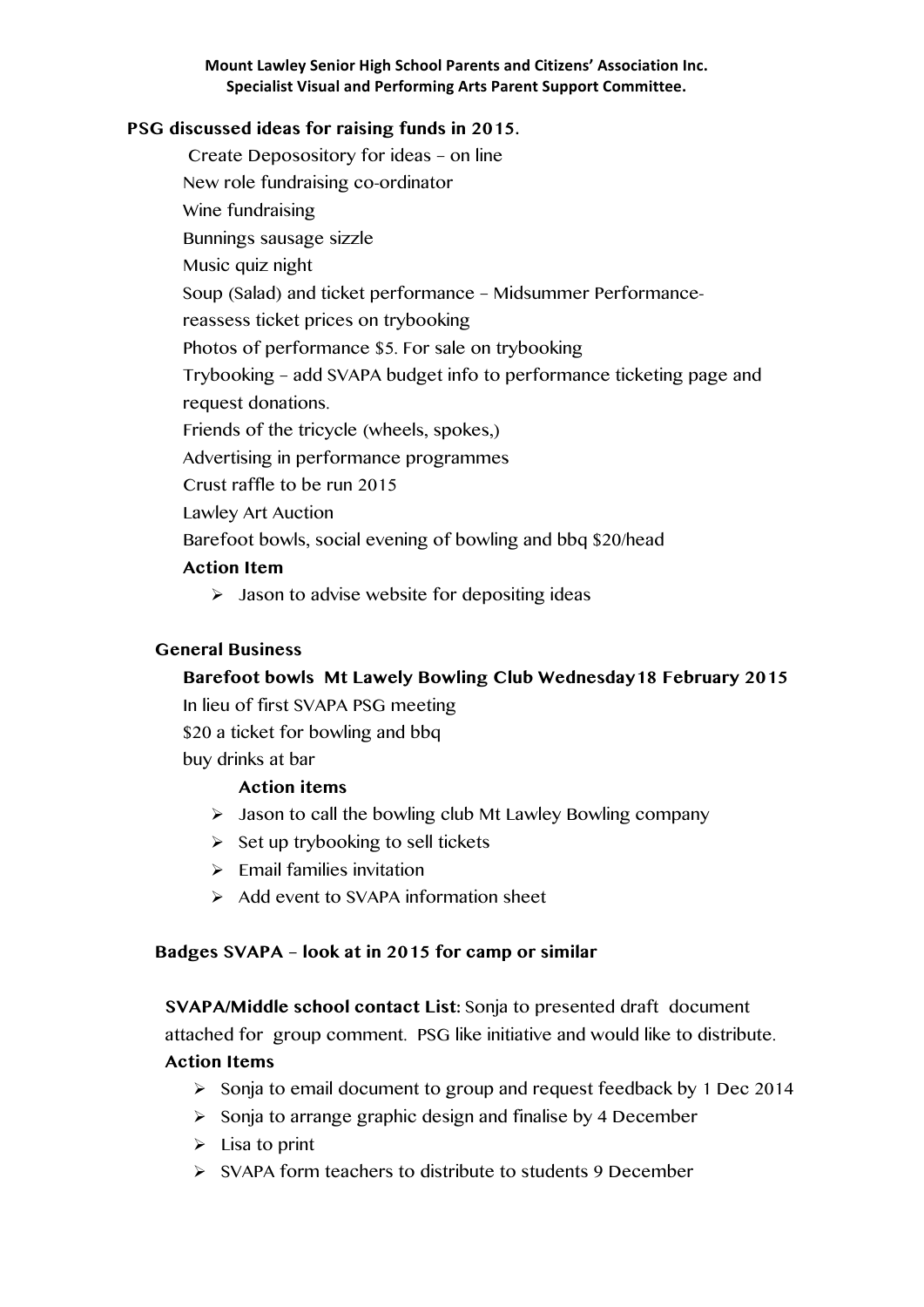### **Year 10 Big Day Out 11 December**

Dr Irving to discuss with year 10 SVAPA

| <b>Motion for spending</b> | Fund bus hire and activity up to \$800 |
|----------------------------|----------------------------------------|
| Moved                      | Libby Hinton                           |
| Seconded                   | Lisa Ganon                             |

# **SVAPA introduction evening – welcome article and picture for school website: Action Item**

- $\triangleright$  Sonja to send to Andrew Paul, school webmaster
- $\triangleright$  Did we bank the gold coins collected for supper

### **Lawley Art Auction meeting next year**

- **First meeting Tuesday 10 February 2015**
- **Auction night Ssaturday13 June 2015**

**Parental Concern** raised over SVAPA children being excluded from school activities. (SVAPA students unable to attend Poetry in Action and Leewin rewards day activity) seeking clarification.

#### **Action Item**

Jason to contact Mr White to seek clarification regarding why?

### **Dale spoke about Feedback from Survey Monkey**

# **BUSINESS FOR NEXT MEETING in 2016 Bowls Night 18 February 2014**

#### **Meeting closed at 9pm.**

Appendix Treasurer Report PSG hint sheet for supper night PSG hint sheet for Saturday workshop lunches SVAPA PSG program advertisement 2015 budgeted costs 2014 budgeted costs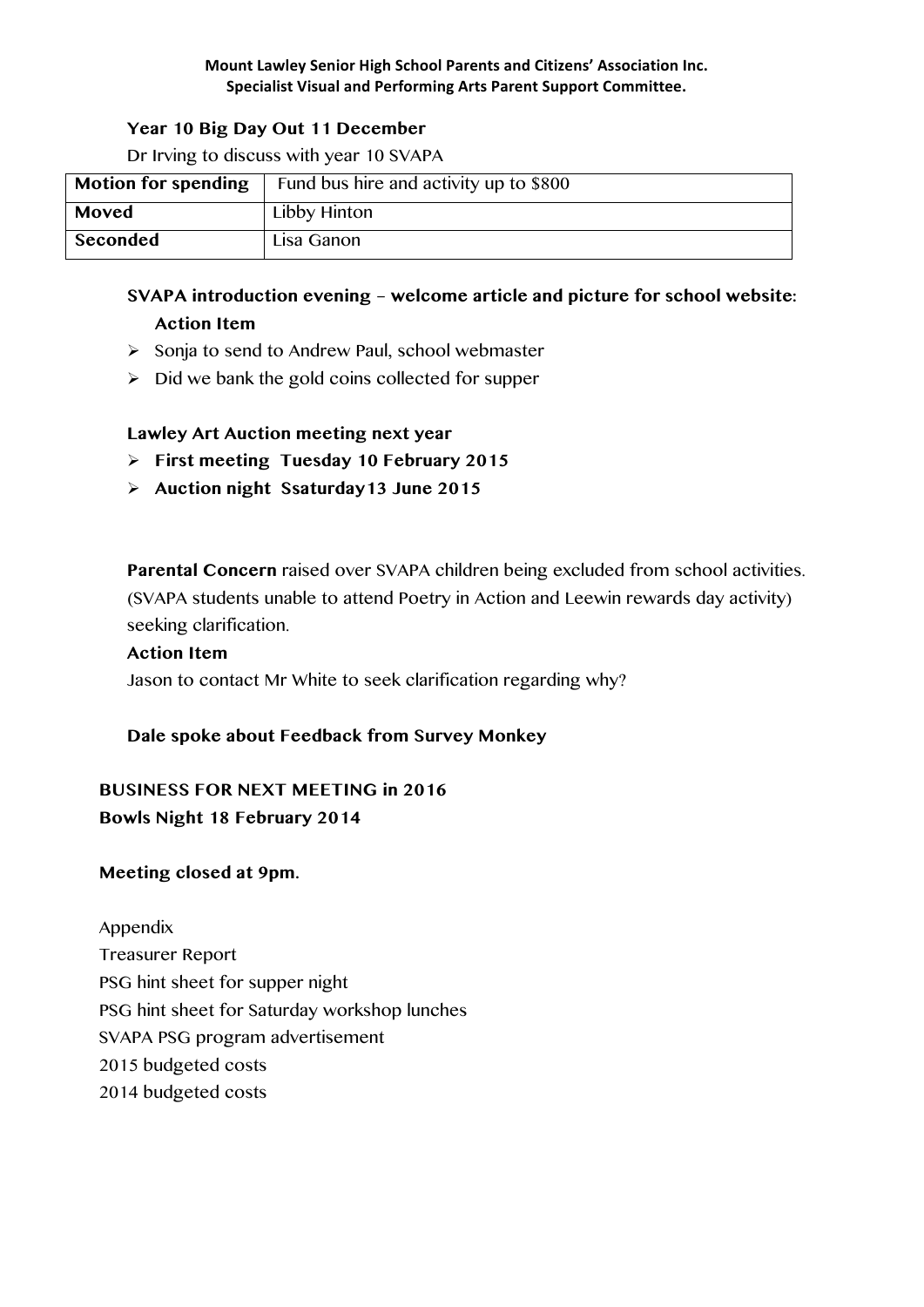Mount Lawley Senior High School - SVAPA Subcommittee meeting 26/11/14

| Opening Bank Balance as at 29th October 2014                                                                                                                                                                                                      |                                             |                                                    | \$13,304.65 |
|---------------------------------------------------------------------------------------------------------------------------------------------------------------------------------------------------------------------------------------------------|---------------------------------------------|----------------------------------------------------|-------------|
|                                                                                                                                                                                                                                                   |                                             |                                                    |             |
| Plus Deposits:                                                                                                                                                                                                                                    |                                             |                                                    |             |
| <b>Art Auction: SVAPA</b>                                                                                                                                                                                                                         |                                             | \$10,118.05                                        |             |
|                                                                                                                                                                                                                                                   |                                             |                                                    |             |
| <b>Total Income</b>                                                                                                                                                                                                                               |                                             |                                                    | \$10,118.05 |
|                                                                                                                                                                                                                                                   |                                             |                                                    |             |
| Less Expenses:                                                                                                                                                                                                                                    | Chq#                                        |                                                    |             |
|                                                                                                                                                                                                                                                   |                                             |                                                    |             |
|                                                                                                                                                                                                                                                   |                                             |                                                    |             |
|                                                                                                                                                                                                                                                   |                                             |                                                    |             |
|                                                                                                                                                                                                                                                   |                                             |                                                    |             |
|                                                                                                                                                                                                                                                   |                                             |                                                    |             |
| <b>Total Expenses</b>                                                                                                                                                                                                                             |                                             |                                                    | \$0.00      |
|                                                                                                                                                                                                                                                   |                                             |                                                    |             |
| Balance as per bank statement 26th November<br>2014                                                                                                                                                                                               |                                             |                                                    | \$23,422.70 |
|                                                                                                                                                                                                                                                   |                                             |                                                    |             |
|                                                                                                                                                                                                                                                   |                                             |                                                    |             |
|                                                                                                                                                                                                                                                   |                                             |                                                    |             |
| 439 unpresented                                                                                                                                                                                                                                   | 4 in 2013                                   | \$10.00                                            |             |
| Perth International Arts Festival                                                                                                                                                                                                                 | 16 in 2013                                  | \$1,920.00                                         |             |
| Early classes - experiment with dance                                                                                                                                                                                                             | $\overline{4}$                              | \$1,600.00                                         |             |
| \$1600 SVAPA Project Class 4 artist mentors (\$300                                                                                                                                                                                                |                                             |                                                    |             |
|                                                                                                                                                                                                                                                   |                                             |                                                    |             |
|                                                                                                                                                                                                                                                   |                                             |                                                    |             |
|                                                                                                                                                                                                                                                   |                                             |                                                    |             |
|                                                                                                                                                                                                                                                   |                                             |                                                    |             |
|                                                                                                                                                                                                                                                   |                                             |                                                    |             |
| Less Committed Funds:<br>Zoe Redmund - artist entry fee 2013 Art Auction chq<br>paid to date)<br>Junkadelic Workshop & parade with Yr 8 SVAPAs<br>(now only 50% of costs)<br>Awesome Arts Festival - attendance & bus<br>August Saturday Workshop | Motion #<br>5<br>$\overline{7}$<br>13<br>14 | \$1,300.00<br>\$750.00<br>\$1,200.00<br>\$1,900.00 |             |

Total committed funds  $$8,680.00$ 

Available Funds \$14,742.70

Plus \$300 float held by Dr D Irving - checked & correct as at 7.5.14

Notes

| \$190.91   |
|------------|
| \$792.00   |
| \$1,348.40 |
| \$1,600.00 |

cheques to be

\$3,931.31 presented 

Treasurers Report prepared by Carole Watson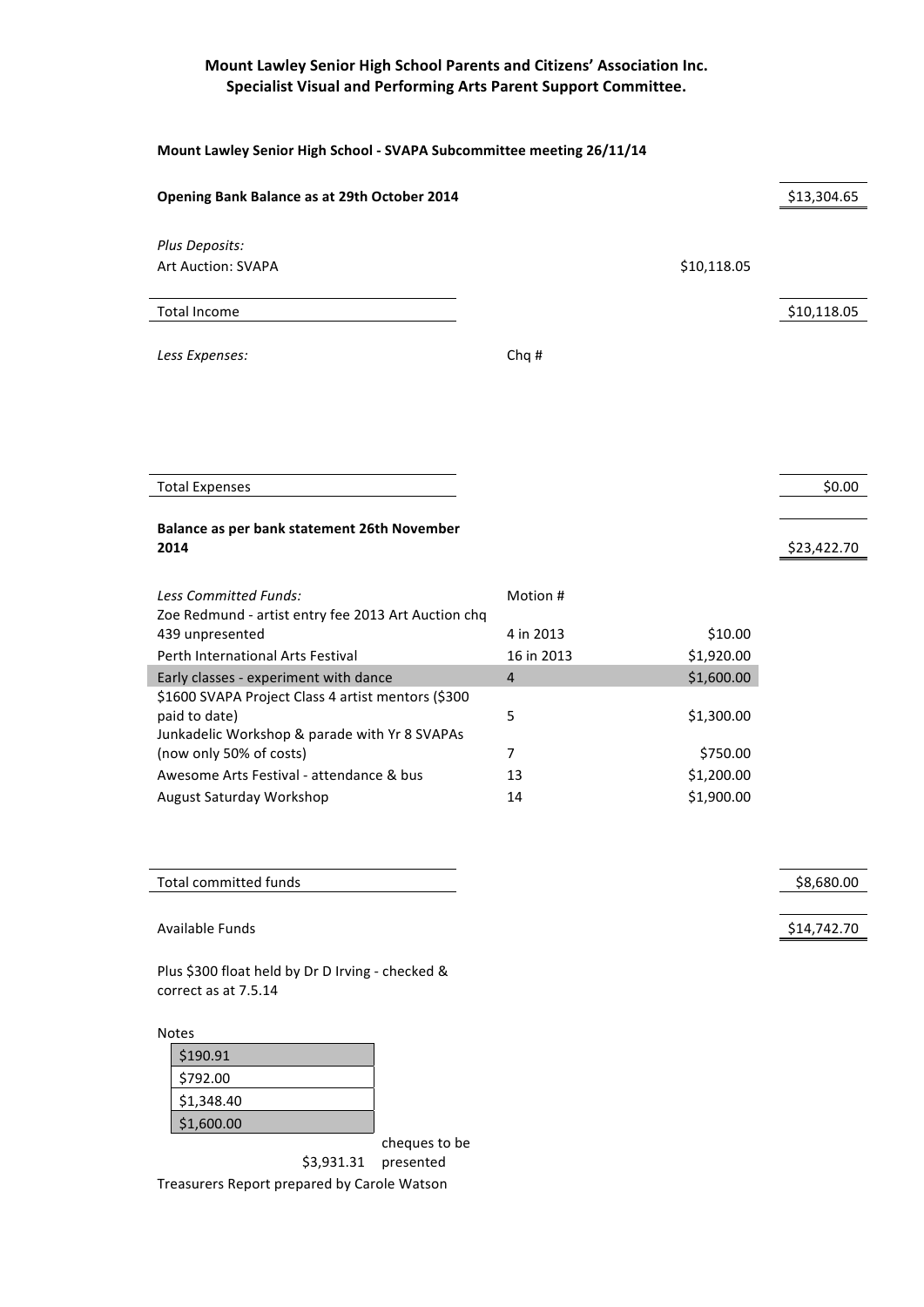(SVAPA Treasurer)

### **PERFORMANCE "SUPPER" CHECKLIST SVAPA Parent Support Group TRICYCLE THEATRE**

- check supper boxes, buy supplies (cups, spoons, tea, coffee, milo, sugar only if required)
- organise float if required
- organise performing student group to bring a supper plate and parent assistance **On the day/night**
- buy milk  $-3 \times 1$  litres
- collect supper box from tricycle theatre
- set up supper area at front of house trestle tables are located at the back of the auditorium
- fill urn urn is located in the Green Room, use bathroom water. Turn control to high
- set up tables with urn, signs, bowl for supper/tea/coffee donations, cups, milk, sugar, tea,

coffee, milo, spoons, bowl bin for used tea bags, food, jugs of water and water cups • gold coin donation

- collect \$ for hot drinks (people donate & help themselves)
- tidy tables as required
- attend door to auditorium
- clean up
- empty urn
- urn back to Green Room
- clean Tables and return to the back of the auditorium
- pack Supper Box and return to Green Room

### **After Event**

give any money collected for attendance and supper/tea/coffee to Treasurer for banking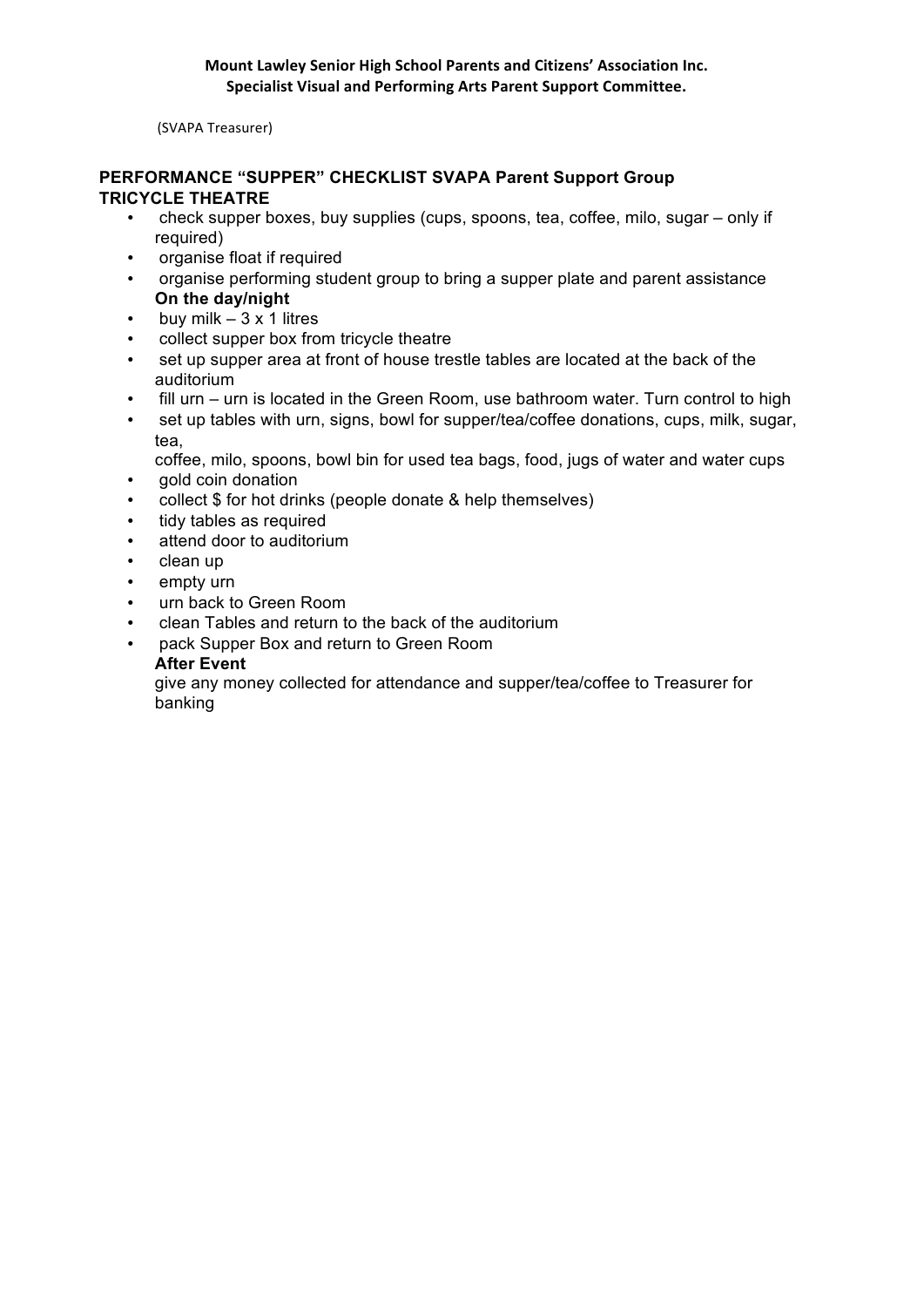# **SVAPA PSG – Saturday workshop lunches**

# **PSG to**

Confirm how many classes will be attending workshop Each SVAPA class has approx 32 students Organise a team of 2 or 3 parents, Confirm lunch break – usually get rolls to school between 11:30 and 12.

Raise motion at PSG meeting to cover cost

Budget: 1 class lunch for 36 PSG group to fund \$50.00 2 classes lunch for 72 to fund \$100.00

> Subway costs \$200 for 2 classes and we get a third of the food. Making lunches is a huge cost saving for PSG, and a wonderful way to support our students.

# **Lunch volunteers**

organize to meet at 1 parents home kitchen purchase ingredients for 1/3 chicken & salad, 1/3 ham & salad, 1/3 egg and salad

- $\triangleright$  bread rolls.
- $\triangleright$  chicken
- $\triangleright$  ham
- $\ge$  eggs
- $\triangleright$  lettuce
- $\triangleright$  tomato
- $\triangleright$  cucumber
- $\triangleright$  cheese

Prepare rolls, cut in 1/2

Deliver lunches to workshop between 11:30 and 12.

Send receipts to PSG treasurer for reimbursement.

# **Thank you.**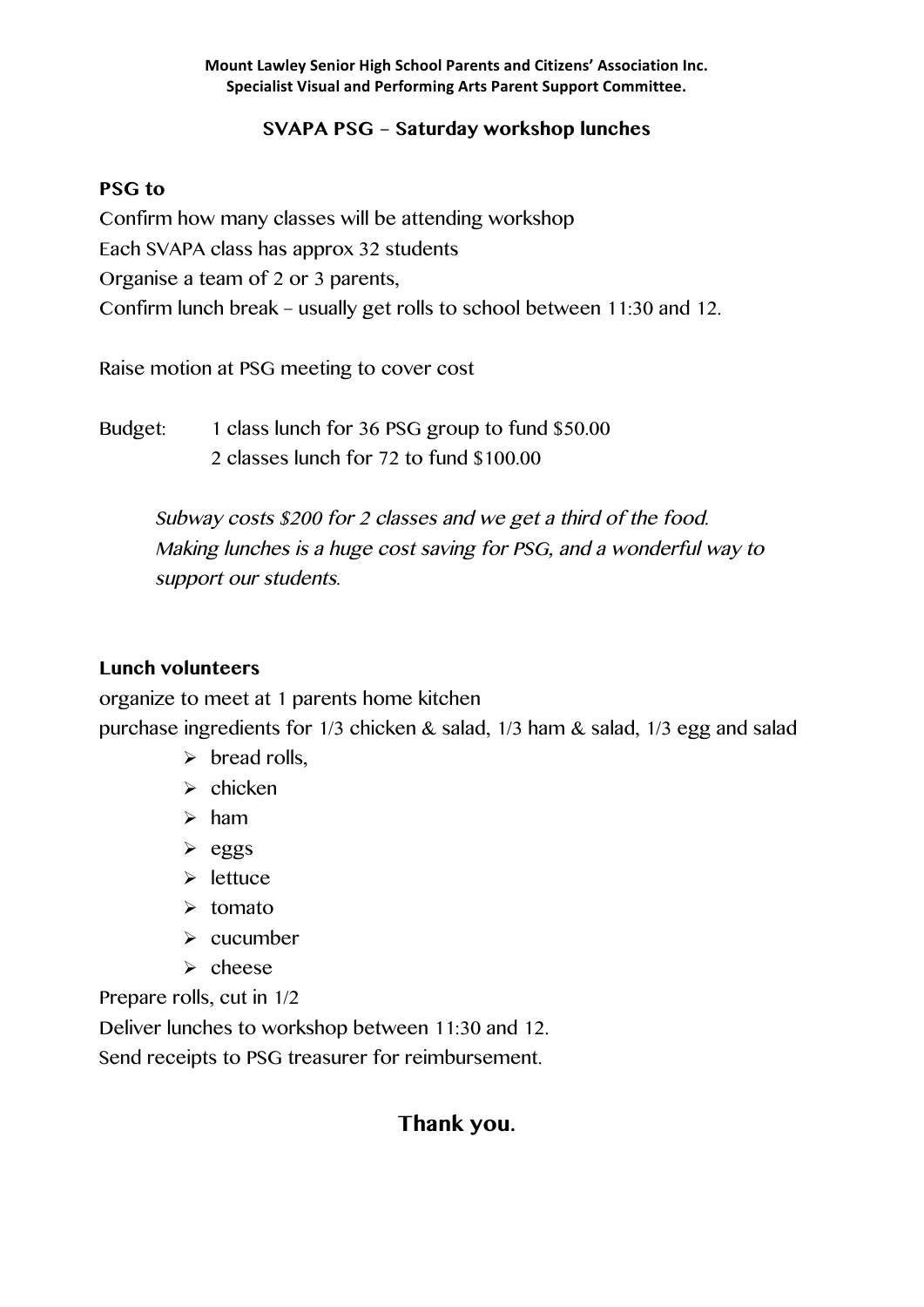# Specialist Visual and Performing Arts (SVAPA) PARENT SUPPORT GROUP PROUDLY SUPPORT "THE ODYSSEY"

The SVAPA Parent Support Group (PSG) is proud to support the Year 9 Production of the "Odyssey". Students and Drama staff have devised, scripted and produced an original performance for you tonight. This creative work is the result of 2 years learning with in the 4 SVAPA arts subjects.

In this time the PSG have provided funding for these students to attend 2 worldrenowned performances at the **Perth International Arts Festival** (\$1,000).

Dr Irving and her team have organised a gloriously varied selection of Perth's contemporary Dramaturges, producers, visual artists, dancers, puppeteers and more to teach and mentor our students in 8 terms of early morning enrichment classes (\$6,400),

and 6+ Saturday workshops (\$2,700). T

These students also had the opportunity to join the team for the 2013 SVAPA Project production "BIG", (10,000).

Did you do the maths? That is over \$600 per student so far, plus the SVAPA project in year 10.

We also organise performance suppers, and lunches for workshops.

The PSG have utilised funds solely gained through fund raising. The main fundraiser is the annual Lawley Art Auction.

We are excited to welcome year 7's to the program in 2015 – We will be looking for new ideas for fundraising so that we can keep our support for all year 7 – year 10 students at this exceptional level.

Please come along to our SVAPA PSG meetings, they are fun & engaging. We actively support education.

www.lawleyevents.com www.mlshspc.org.au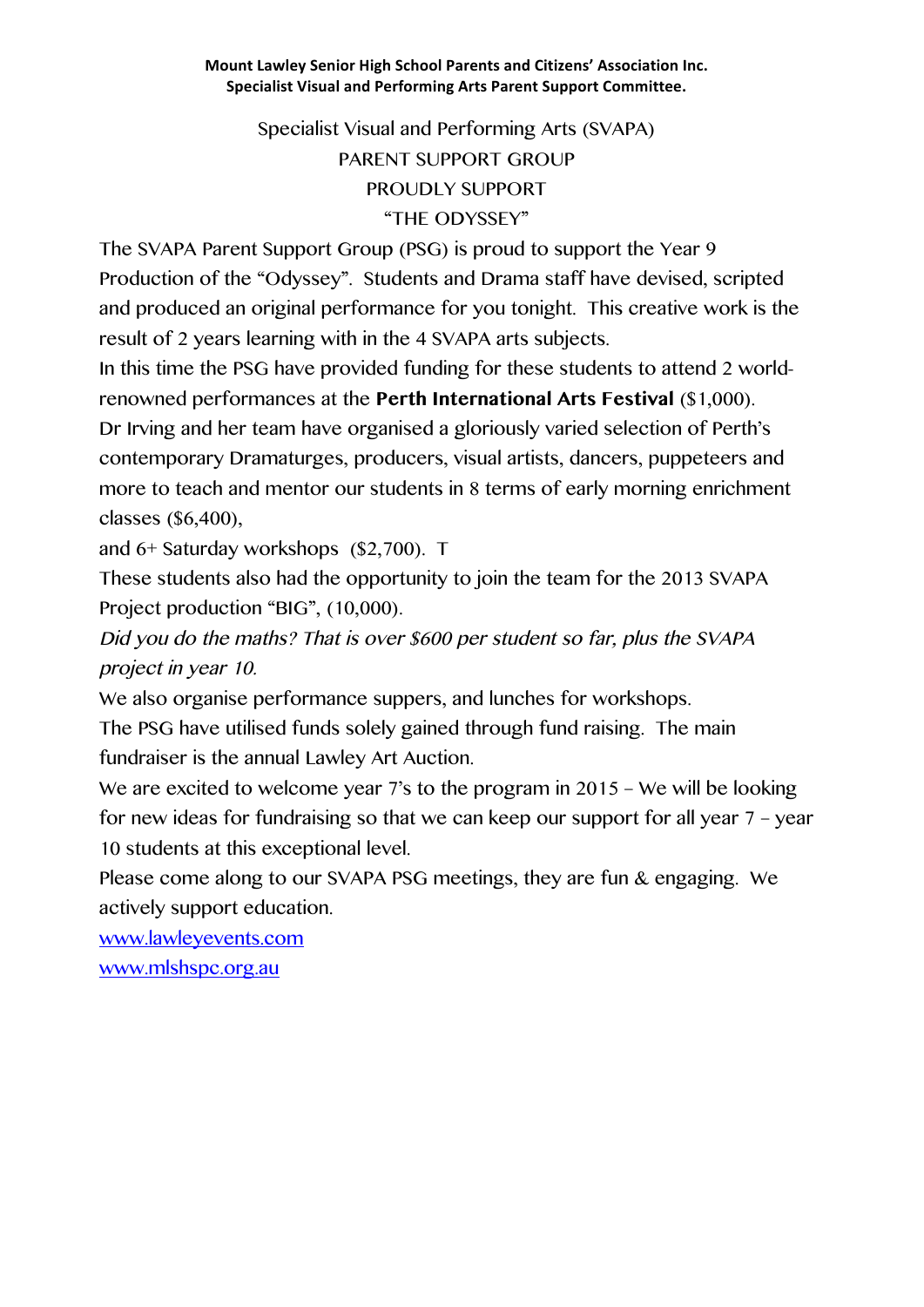| Year | Term                    | when      | class        | Activity                            | $up$ to $$$ | up to $$$  |
|------|-------------------------|-----------|--------------|-------------------------------------|-------------|------------|
| 2015 | $\mathbf{1}$            | Feb       | year 7       | PIAF Performance                    | \$640.00    |            |
| 2015 | $\mathbf{1}$            | Feb       | year 8       | PIAF Performance                    | \$640.00    |            |
| 2015 | $\mathbf{1}$            | Feb       | year 9       | PIAF Performance                    | \$640.00    |            |
| 2015 | $\mathbf{1}$            | Feb       | year 10      | PIAF Performance                    | \$640.00    |            |
|      |                         |           |              | Year 10 SVAPA project - 4           |             |            |
| 2015 | $\mathbf{1}$            | Feb-Mar   | year 10      | artist mentors x 2 visits           | \$800.00    |            |
|      |                         |           |              | Early morning acro                  |             |            |
| 2015 | $\mathbf{1}$            | Feb-Mar   | year 9       | balance                             | \$800.00    |            |
| 2015 | $\mathbf{1}$            | Feb-Mar   | year 7       | Early morning dance                 | \$800.00    |            |
| 2015 | $\mathbf{1}$            | Feb-Mar   | year 8       | Early morning dance                 | \$800.00    |            |
| 2015 | $\mathbf{1}$            | Mar       | year 7       | Saturday workshop                   | \$900.00    |            |
| 2015 | $\overline{2}$          | Apr       | <b>MLSHS</b> | Arts Festival                       |             | \$1,000.00 |
|      |                         |           |              | Early morning acro                  |             |            |
| 2015 | $\overline{2}$          | Apr - Jun | year 9       | balance                             | \$800.00    |            |
| 2015 | $\overline{2}$          | Apr - Jun | year 7       | Early morning dance                 | \$800.00    |            |
| 2015 | $\overline{2}$          | Apr - Jun | year 8       | Early morning dance                 | \$800.00    |            |
|      |                         |           |              | Year 10 SVAPA project - 4           |             |            |
| 2015 | $\overline{2}$          | Apr - Jun | year 10      | artist mentors x 2 visits           | \$800.00    |            |
| 2015 | $\overline{2}$          | May       | year 7       | Saturday workshop                   | \$450.00    |            |
| 2015 | $\overline{2}$          | May       | year 8       | Saturday workshop                   | \$450.00    |            |
| 2015 | $\overline{2}$          | May       | year 9       | Saturday workshop                   | \$450.00    |            |
|      |                         |           |              | <b>Early Morning</b>                |             |            |
| 2015 | 3                       | Jul - Sep | year 7       | Performance                         | \$800.00    |            |
|      |                         |           |              | <b>Early Morning</b>                |             |            |
| 2015 | 3                       | Jul - Sep | year 8       | Performance<br><b>Early Morning</b> | \$800.00    |            |
| 2015 | 3                       | Jul - Sep | year 9       | Performance                         | \$800.00    |            |
| 2015 | 3                       | July      | year 7       | Year 7 Project 10 visits            | \$2,000.00  |            |
| 2015 | 3                       | Aug       | year 8       | Saturday workshop                   | \$600.00    |            |
| 2015 | 3                       | Aug       | year 9       | Saturday workshop                   | \$600.00    |            |
| 2015 | $\overline{\mathbf{4}}$ | Oct       | year 8       | Awesome Arts Festival               |             | \$1,200.00 |
|      |                         | Oct -     |              | Early morning                       |             |            |
| 2015 | 4                       | Dec       | year 8       | performance                         | \$800.00    |            |
|      |                         | Oct -     |              | Early morning                       |             |            |
| 2015 | 4                       | Dec       | year 9       | performance                         | \$800.00    |            |
|      |                         | Oct -     |              | <b>Early Morning</b>                |             |            |
| 2015 | 4                       | Dec       | year 7       | Performance                         | \$800.00    |            |
| 2015 | 4                       | Nov       | PSG          | 2016 Parent welcome                 |             | \$120.00   |
| 2015 | 4                       | Nov       | year 7       | Saturday workshop                   | \$750.00    |            |
| 2015 | 4                       | Nov       | year 8       | Saturday workshop                   | \$750.00    |            |
| 2015 | 4                       | Nov       | year 9       | Saturday workshop                   | \$900.00    |            |
| 2015 | 4                       | Dec       | PSG          | awards - vouchers                   |             | \$100.00   |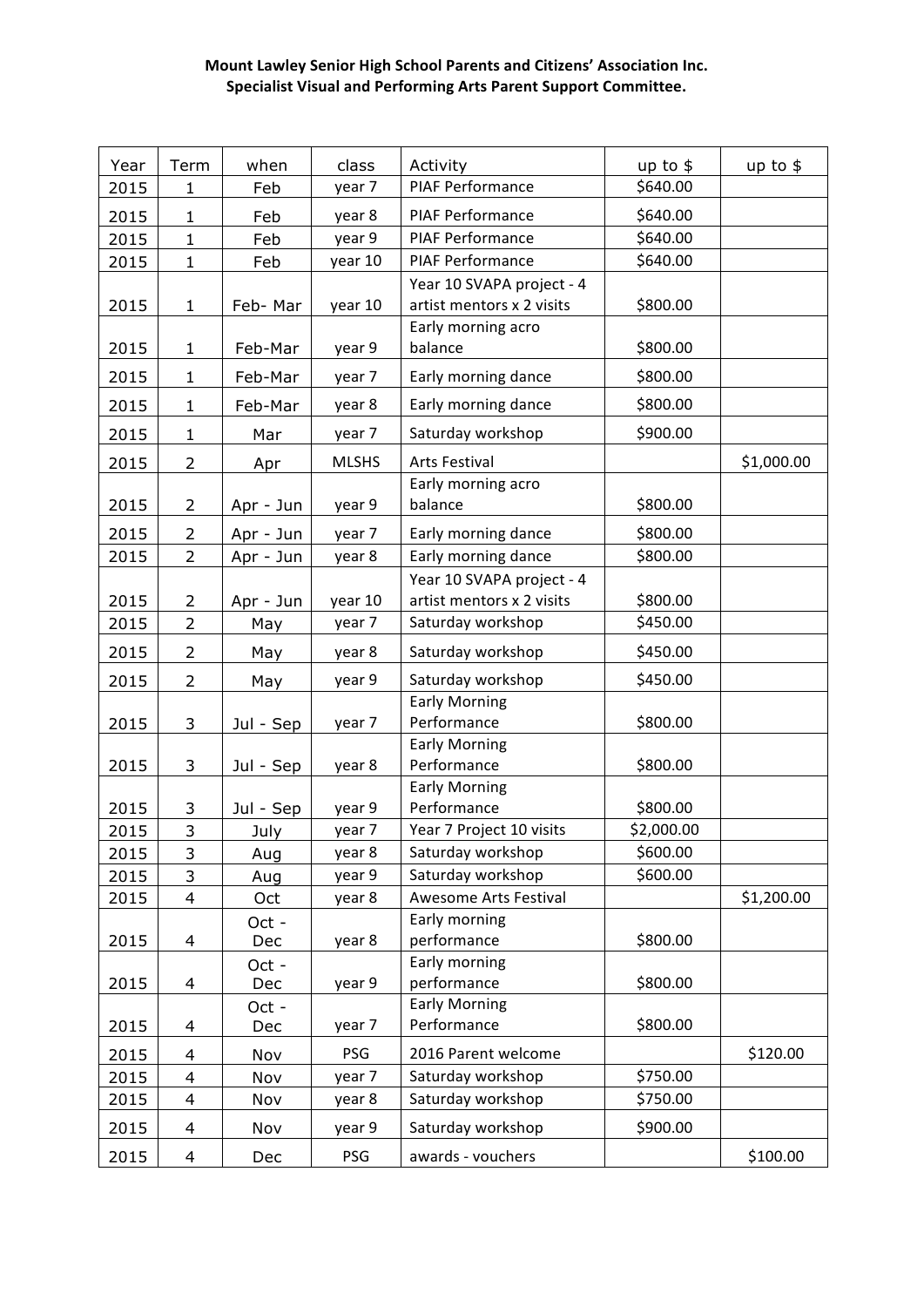| 2015 | Dec | vear 10    | Year 10 Big Day Out | \$650.00 |
|------|-----|------------|---------------------|----------|
| 2015 |     | <b>PSG</b> | Supper Box          | \$100.00 |
|      |     |            | Saturday workshop   |          |
| 2015 |     | <b>PSG</b> | lunches             | \$420.00 |

| Year | Term           | when   | class        | Motion                       | amount     | motion         | minuted  | paid |
|------|----------------|--------|--------------|------------------------------|------------|----------------|----------|------|
| 2014 | $\mathbf{1}$   | weekly | year 8       | Early morning<br>dance       | \$800.00   | $\overline{4}$ | 19/02/14 |      |
| 2014 | $\mathbf{1}$   | weekly | year 9       | Early morning<br>dance       | \$800.00   | $\overline{4}$ | 19/02/14 |      |
|      |                |        |              | Yr 10 SVAPA                  |            |                |          |      |
|      |                |        |              | project - 4 artist           |            |                |          |      |
| 2014 | $\mathbf{1}$   | term 1 | year 10      | mentors                      | \$800.00   | 5              | 19/02/14 |      |
|      |                |        |              | Saturday<br>workshop         | \$-        | 6              |          |      |
| 2014 | $\mathbf{1}$   | na     | year 10      | <b>PIAF</b>                  |            |                | 19/02/14 |      |
| 2014 | $\mathbf{1}$   | Feb    | year 8       | Performance                  | \$640.00   | 16             | 2013     |      |
|      |                |        |              | <b>PIAF</b>                  |            |                |          |      |
| 2014 | $\mathbf{1}$   | Feb    | year 9       | Performance                  | \$640.00   | 16             | 2013     |      |
|      |                |        |              | <b>PIAF</b>                  |            |                |          |      |
| 2014 | $\mathbf{1}$   | Feb    | year 10      | Performance                  | \$640.00   | 16             | 2013     |      |
| 2014 | $\mathbf{1}$   | 4-Apr  | <b>MLSHS</b> | Arts Festival                | \$1,500.00 | 3              | 19/02/14 |      |
|      |                |        |              | Yr 8 Midsummer               |            |                |          |      |
| 2014 | $\mathbf{1}$   | na     | Year 8       | mentor                       | \$-        | $\mathbf{2}$   | 19/02/14 |      |
|      |                |        |              | Yr 8 Early                   |            |                |          |      |
| 2014 | $\overline{2}$ | weekly | year 8       | morning                      | \$800.00   | $\overline{?}$ | 19/03/14 |      |
|      |                |        |              | Yr 9 Early                   |            |                |          |      |
| 2014 | $\overline{2}$ | weekly | year 9       | morning                      | \$800.00   | $\overline{?}$ | 19/03/14 |      |
|      |                |        |              | Yr 10 SVAPA                  |            |                |          |      |
| 2014 | $\overline{2}$ |        | year 10      | project                      | \$800.00   | 5              | 19/02/14 |      |
|      |                | $17 -$ |              | Saturday                     |            |                |          |      |
| 2014 | $\overline{2}$ | May    | year 8       | workshop                     | \$100.00   | $\overline{?}$ | 19/03/14 |      |
|      |                | $17 -$ |              | Saturday                     |            |                |          |      |
| 2014 | $\overline{2}$ | May    | year 9       | workshop                     | \$400.00   | $\overline{?}$ | 19/03/14 |      |
|      |                | $17 -$ |              | Saturday                     |            |                |          |      |
|      | $\overline{2}$ | May    |              | workshop lunch<br>Yr 8 Early | \$400.00   | $\overline{?}$ | 19/03/14 |      |
| 2014 | 3              | weekly | year 8       | morning                      | \$800.00   | $\overline{?}$ | 11/06/14 |      |
|      |                |        |              | Yr 9 Early                   |            |                |          |      |
| 2014 | $\mathsf 3$    | weekly | year 9       | morning                      | \$800.00   | $\overline{?}$ | 11/06/14 |      |
|      |                | $23 -$ |              | Saturday                     |            |                |          |      |
| 2014 | 3              | Aug    | year 8       | workshop                     | \$950.00   | 14             | 6/08/14  |      |
|      |                | $23 -$ |              | Saturday                     |            |                |          |      |
| 2014 | 3              | Aug    | year 9       | workshop                     | \$950.00   | 14             | 6/08/14  |      |
|      |                |        |              | Awesome Arts                 |            |                |          |      |
| 2015 | $\overline{4}$ | Oct    | year 8       | Festival                     | \$1,200.00 | 13             | 6/08/14  |      |
|      |                |        |              | Early morning                |            |                |          |      |
| 2014 | $\overline{4}$ | weekly | year 8       | improv theatre               | \$600.00   | 15             | 3/09/14  |      |